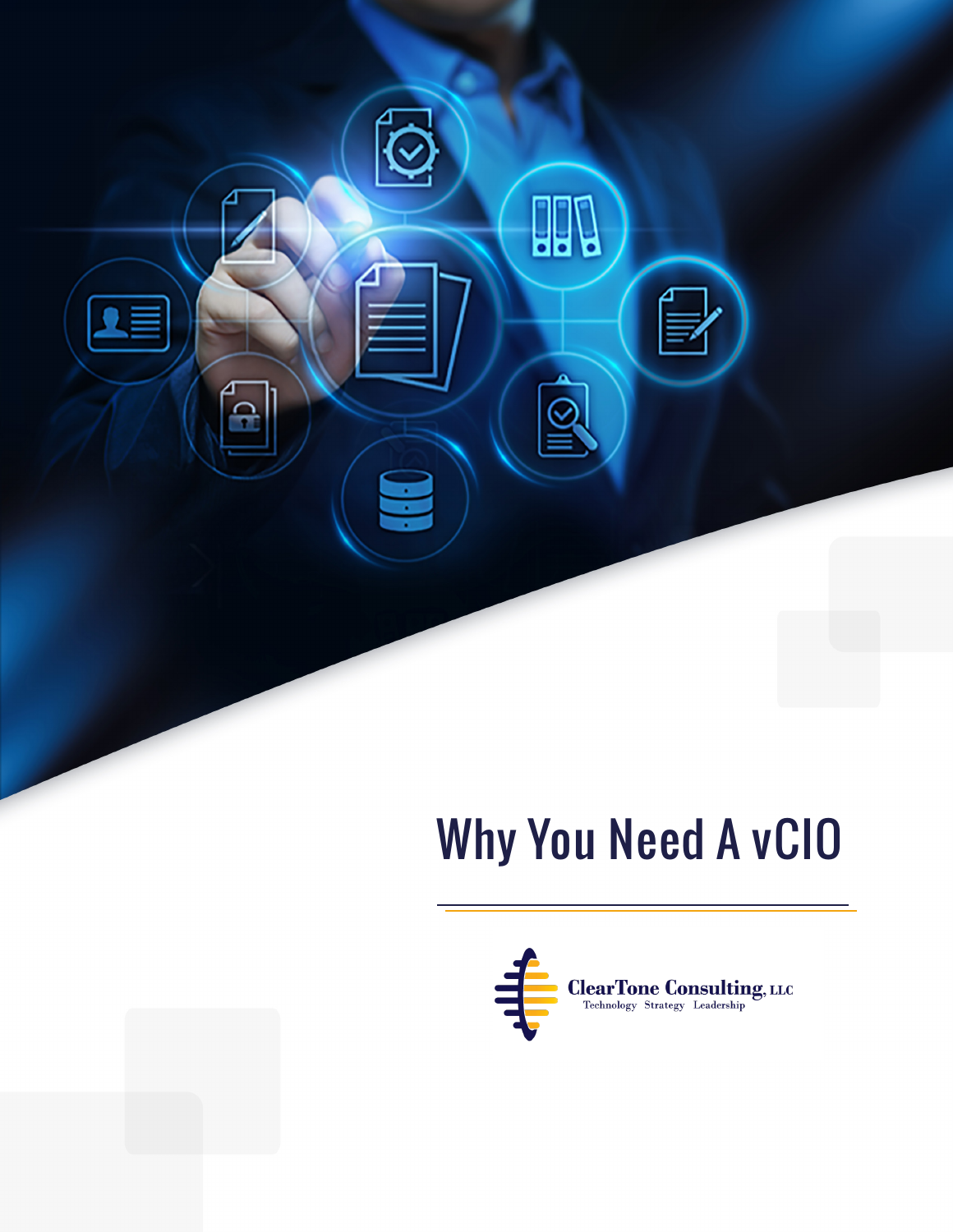# **The Virtual CIO The Virtual CIO**

# Is a Virtual CIO Right for Your Organization?

*Brian Scott, President, ClearTone Consulting LLC*

Chief Executive Officers, presidents, and owners carry the largest burden of responsibility for the health and well-being of their organization. They are also most likely the busiest members of the team. Those that have met the challenge of successfully growing a company realized along the way the critical necessity of surrounding themselves with highly effective team members. As the saying goes, a chain is only as strong as its weakest link and this certainly holds true in leadership teams.

## **What Does Virtual Mean?**  $Virtual = Fractional = Part-Time$ In this context, virtual does not denote online or remote.

While CEOs and presidents grapple with the complexities of business, marketplace, industry, strategy, and their board and stakeholders, they are left with little time or inclination to deal with the details of the incredibly dynamic technology landscape. Keeping

one's eye on the myriad of technology changes and how they can and will affect the business takes a specialized, dedicated, and experienced professional. That is exactly the role of the virtual CIO or CTO.

A virtual CIO (vCIO) serves as an organization's Chief Information or Technology Officer. The vCIO handles the same types of responsibilities as a full-time CIO or CTO but working in a fractional capacity. Engaging a vCIO is an excellent option for businesses whose needs do not require a full-time executive, have a technology leader that is stretched too thin and needs assistance, require support in developing and executing a technology strategy to grow the business, or need an interim executive while they backfill an open position.

## **A vCIO can help businesses that:**

- Do not require a full-time executive
- Need assistance on specific projects
- Desire to develop a winning strategy based on technology
- Have interim needs

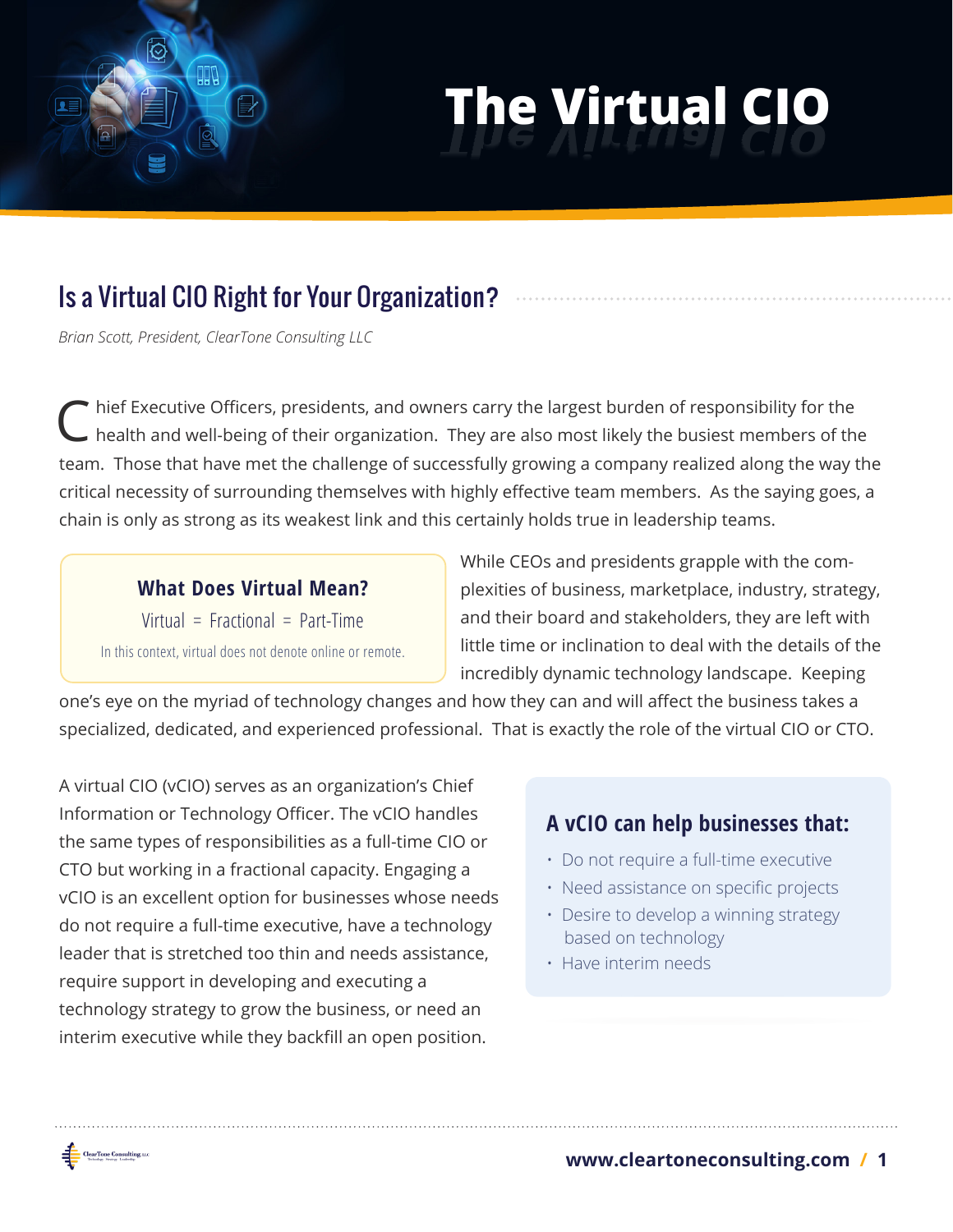## The vCIO

Virtual CIOs are experts in understanding, implementing, and managing technology to help meet your strategic objectives, drive revenue, protect your business, and improve your processes. The decision to include a vCIO in your leadership team provides expert experience and knowledge in a cost-effective manner.

Your vCIO will partner with the leadership team to understand the strategic objectives, offer technology-based strategic considerations, architect projects and initiatives to meet these objectives, and develop resources and relationships, both internal and external, to support the business.

A vCIO provides instant access to an expert to look objectively at your business, make technology recommendations to improve your business and achieve your goals, and execute plans to meet the business' needs. Engaging a vCIO is also beneficial as they provide an objective perspective of the competition and marketplace.

## Use Cases Exemplifying How a vCIO Can Support the Organization

#### A Smart Alternative To A Full-time CIO **1**

In today's world, nearly every aspect of business relies upon dependable and effective technology. A successful technology plan and process are critical and fundamental to your organization's success. Although many aspects of technology make our lives easier and more productive, these gains are coupled with an increasing amount of complexity, cost, and potential risk to the organization.

Leveraging an experienced leader is a smart strategy that will provide a return on investment via system reliability, customer satisfaction, resource retainment, increased revenues, increased security,

## **vCIO Benefits:**

- Manages teams, budgets, forecasts, and projects
- Costs less than a full-time CIO
- Supports existing overloaded executives

and lower costs. Engaging a vCIO has the additional benefits of freeing up internal IT employees to concentrate on their core specialties, ensures proper processes are followed, and creates an effective and enjoyable environment for your staff.

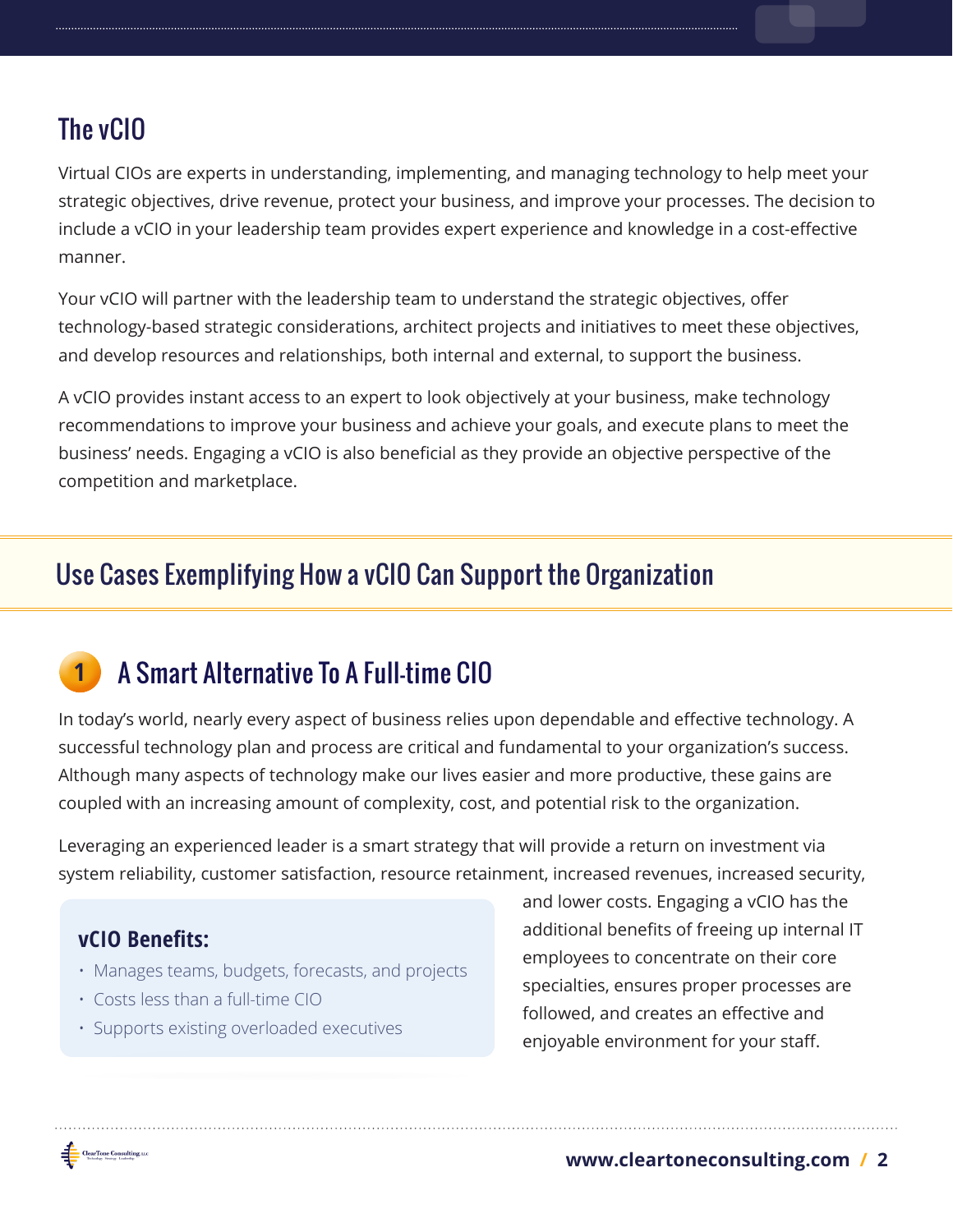#### Leveraging Technology To Create Your Future **2**

There are few disciplines in the world that change as quickly and continually as technology. Every single week there are new applications available on the market, new development platforms introduced, new cloud capabilities released, functional upgrades to all existing systems and platforms, and new security vulnerabilities and risks discovered. It requires a dedicated and focused resource to keep abreast of these changes, understand what challenges they may present an organization, and most importantly, understand the new opportunities that may be created by leveraging these new technology offerings.

Cloud services are still relatively new to the market but there are already hundreds of unique services available from each individual provider. Are you leveraging these capabilities to move your organization into the future? Artificial Intelligence was merely a futuristic fantasy only a few years ago, but today organizations all over the world are utilizing AI to improve products, customer value, and internal efficiencies. Do you know how to leverage these advancements to differentiate your organization from your competitors?

### **What is the future of your company?**

- Do you believe technology can or will play a significant role?
- Has your technology environment been growing more complex?
- Are you satisfied with your growth?
- Do you have a unique differentiator relative to your competition?

These are just two of the many topics an experienced vCIO can help manage. Not only are there many more areas such as AI, but new innovations are being generated at an unprecedented rate. Regardless of your industry or past product and service lines, it is probable that technology will support your organization's future product and service portfolio.

#### Improve Your Security **3**

Did you know that 43% of cyber-attacks target small businesses? Did you know that there is a business system compromised every 39 seconds? Unfortunately, many hackers target small and medium sized businesses because they may be easier targets. Even worse, with the COVID-19 pandemic, the US FBI has reported a 300% increase in cybercrime.